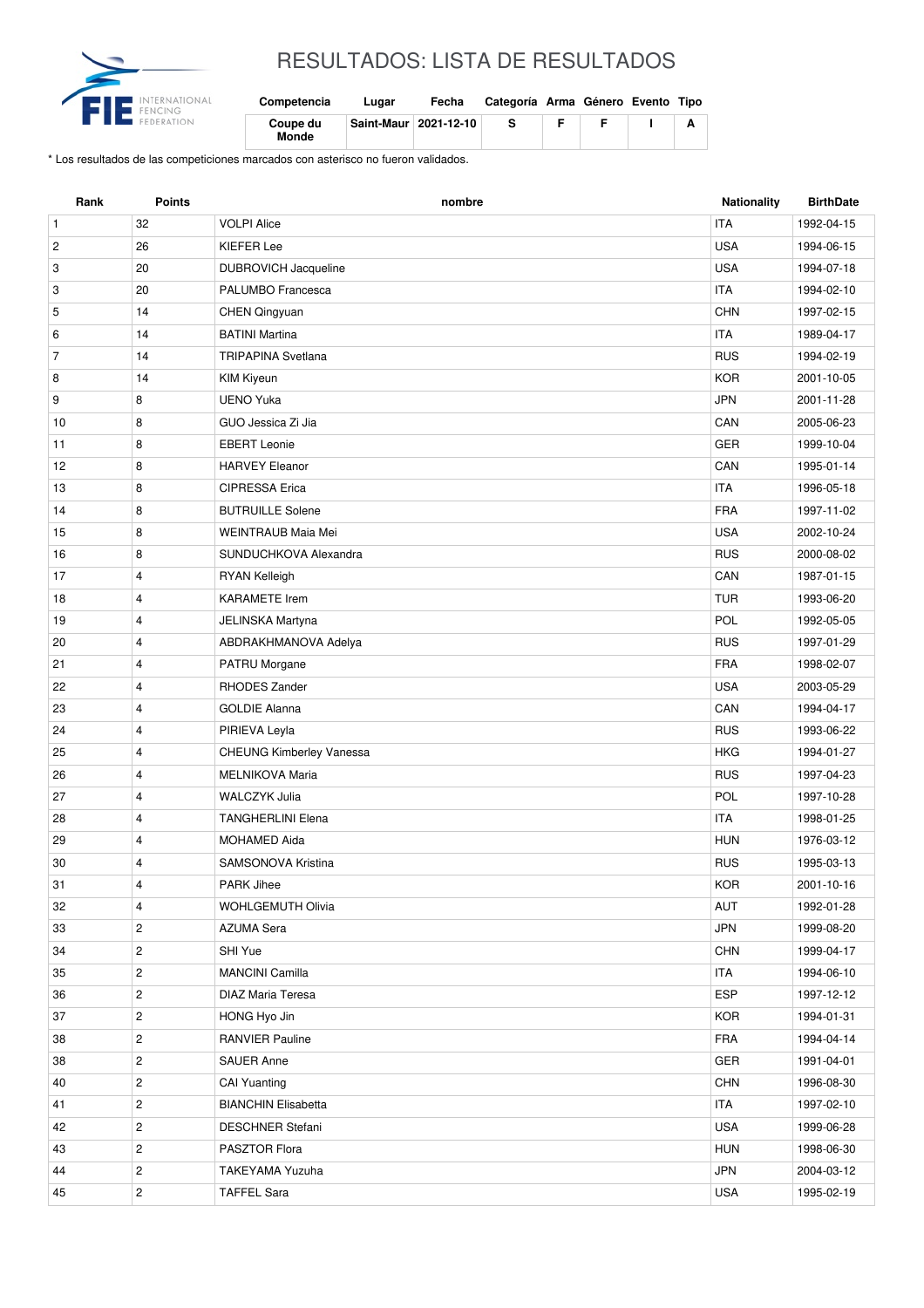| Rank | Points         | nombre                     | <b>Nationality</b> | <b>BirthDate</b> |
|------|----------------|----------------------------|--------------------|------------------|
| 46   | $\overline{c}$ | SINIGALIA Martina          | <b>ITA</b>         | 1995-01-21       |
| 47   | $\overline{c}$ | <b>LACHERAY Eva</b>        | <b>FRA</b>         | 2000-03-11       |
| 48   | $\overline{c}$ | MIYAWAKI Karin             | <b>JPN</b>         | 1997-02-04       |
| 48   | $\overline{c}$ | OH Hye Mi                  | <b>KOR</b>         | 1985-09-14       |
| 50   | $\overline{2}$ | <b>BOLDOR Maria</b>        | ROU                | 1996-08-03       |
| 51   | $\overline{2}$ | <b>DEVORE Delphine</b>     | <b>USA</b>         | 2001-04-04       |
| 52   | $\sqrt{2}$     | PETROVA Elena              | <b>RUS</b>         | 2001-02-14       |
| 52   | $\overline{2}$ | <b>STUTCHBURY Carolina</b> | GBR                | 2005-10-23       |
| 54   | $\overline{2}$ | <b>CRISTINO Anna</b>       | <b>ITA</b>         | 2001-12-28       |
| 54   | $\overline{c}$ | KIKUCHI Komaki             | <b>JPN</b>         | 1997-02-22       |
| 56   | $\overline{c}$ | CHRZANOWSKA Julia          | POL                | 1997-09-18       |
| 56   | $\overline{c}$ | ROSSINI Serena             | <b>ITA</b>         | 1999-04-18       |
| 58   | $\overline{2}$ | PETROVA Kristina           | <b>UKR</b>         | 2005-02-11       |
| 59   | $\overline{2}$ | <b>FAVARETTO Martina</b>   | <b>ITA</b>         | 2001-11-15       |
| 60   | $\mathbf{2}$   | CHALDAIOU Maria-Eleni      | GRE                | 2000-03-31       |
| 61   | $\overline{2}$ | <b>HUANG Qianqian</b>      | <b>CHN</b>         | 2002-02-23       |
| 62   | $\overline{2}$ | <b>BULCAO Ana Beatriz</b>  | <b>BRA</b>         | 1993-12-04       |
| 63   | $\sqrt{2}$     | <b>BROT Coralie</b>        | <b>FRA</b>         | 1995-09-05       |
| 64   | $\overline{2}$ | <b>RECHER Alice</b>        | <b>FRA</b>         | 1999-04-06       |
| 65   | $\mathbf{1}$   | <b>KIRSCHEN Kim</b>        | <b>GER</b>         | 1996-09-16       |
| 66   | $\mathbf{1}$   | <b>MONACO Beatrice</b>     | <b>ITA</b>         | 1992-01-23       |
| 67   | $\mathbf{1}$   | CHAE Songoh                | <b>KOR</b>         | 1989-03-22       |
| 68   | $\mathbf{1}$   | <b>AUDIBERT Alicia</b>     | <b>FRA</b>         | 2005-07-28       |
| 69   | $\mathbf{1}$   | <b>MESTERI Viktoria</b>    | <b>HUN</b>         | 1996-09-01       |
| 70   | $\mathbf{1}$   | <b>LIM Seungmin</b>        | <b>KOR</b>         | 1985-03-29       |
| 71   | $\mathbf{1}$   | HONG Seo In                | <b>KOR</b>         | 1988-11-30       |
| 72   | $\mathbf{1}$   | MARECHAL Jade              | <b>FRA</b>         | 2000-10-02       |
| 72   | $\mathbf{1}$   | POLOZIUK Alina             | <b>UKR</b>         | 2002-05-05       |
| 74   | $\mathbf{1}$   | <b>MARINO Maria</b>        | <b>ESP</b>         | 1993-01-31       |
| 75   | $\mathbf{1}$   | <b>KURACHI Miho</b>        | <b>JPN</b>         | 1993-05-21       |
| 76   | $\mathbf{1}$   | <b>HONG Sena</b>           | <b>KOR</b>         | 1998-10-04       |
| 77   | $\mathbf{1}$   | <b>CORBU Emilia</b>        | ROU                | 2002-02-25       |
| 78   | 1              | <b>KANO Minami</b>         | <b>JPN</b>         | 1996-11-27       |
| 79   | $\mathbf{1}$   | ROUSSEAU Marion            | FRA                | 2003-08-19       |
| 80   | $\mathbf{1}$   | PARTRIDGE Morgan           | <b>USA</b>         | 1998-03-10       |
| 81   | $\mathbf{1}$   | <b>KONDRICZ Kata</b>       | <b>HUN</b>         | 1998-07-16       |
| 81   | $\mathbf{1}$   | <b>TOMCZAK Renata</b>      | POL                | 1999-05-29       |
| 83   | $\mathbf{1}$   | <b>ISBIR Alisa</b>         | <b>TUR</b>         | 2005-08-13       |
| 84   | $\mathbf{1}$   | LYCZBINSKA Hanna           | POL                | 1990-04-20       |
| 85   | $\mathbf{1}$   | CALUGAREANU Malina         | ROU                | 1996-09-15       |
| 86   | $\mathbf{1}$   | DLUGOSZ Martyna            | POL                | 1996-07-29       |
| 87   | $\mathbf{1}$   | <b>NAYL</b> Emmie          | FRA                | 2002-05-09       |
| 88   | $\mathbf{1}$   | HOHENADEL Celia            | GER                | 2003-11-26       |
| 89   | $\mathbf{1}$   | <b>BRETEAU Andrea</b>      | <b>ESP</b>         | 1998-03-17       |
| 90   | $\mathbf{1}$   | GOLUBYTSKYI Carolin        | GER                | 1985-12-19       |
| 91   | $\mathbf{1}$   | CHENTSOVA Kateryna         | <b>UKR</b>         | 1991-04-02       |
| 91   | $\mathbf{1}$   | KONONOVA Angelina          | <b>RUS</b>         | 2001-07-04       |
| 93   | $\mathbf{1}$   | <b>CARIDE Marta</b>        | POR                | 2001-07-27       |
| 94   | $\mathbf{1}$   | <b>GUILLAUME Meredith</b>  | FRA                | 1997-04-08       |
| 95   | $\mathbf{1}$   | SOPIT Olga                 | <b>UKR</b>         | 2003-02-27       |
|      |                |                            |                    |                  |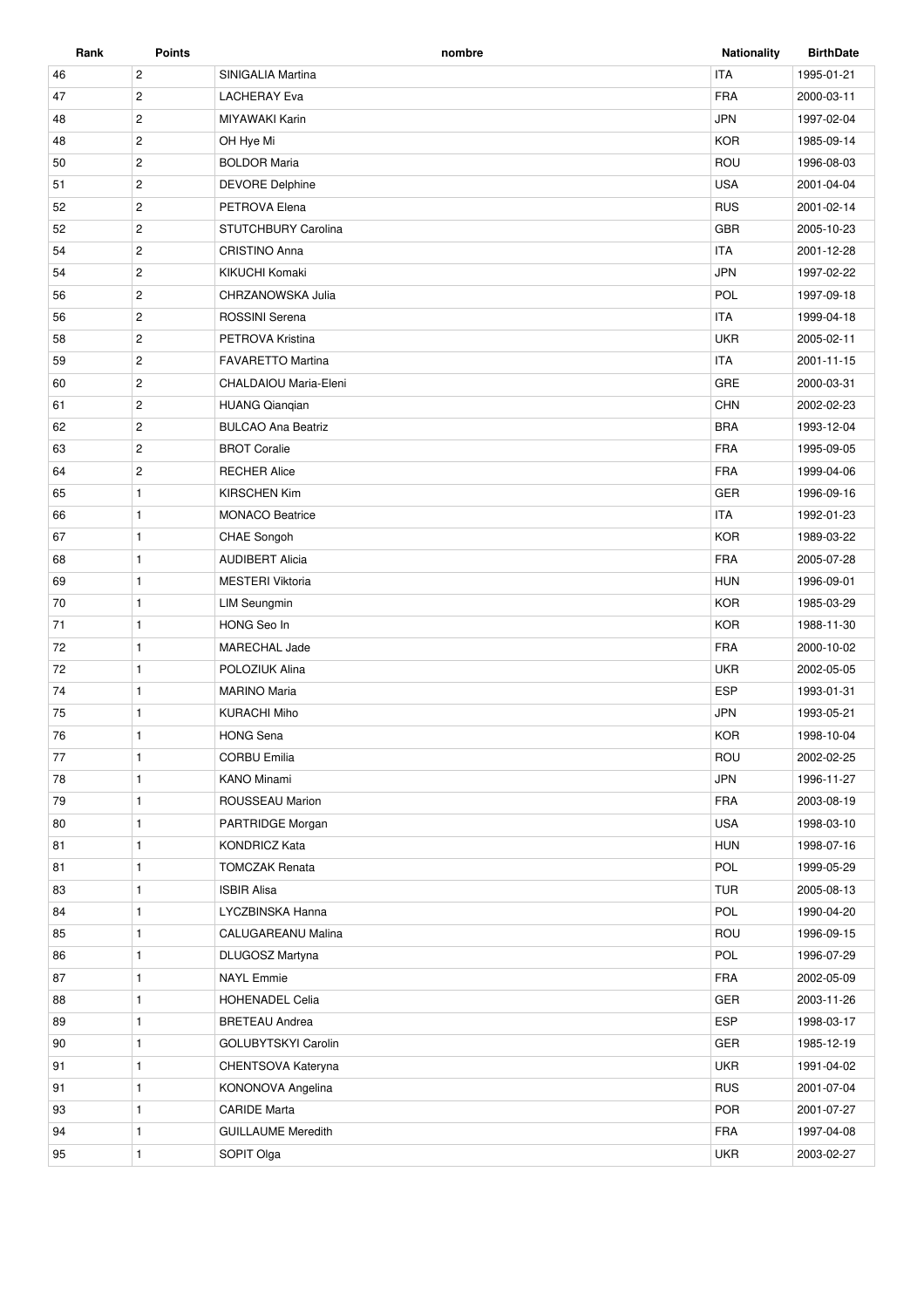| Rank | Points       | nombre                              | <b>Nationality</b> | <b>BirthDate</b> |
|------|--------------|-------------------------------------|--------------------|------------------|
| 96   | $\mathbf{1}$ | <b>TAJAN Morgane</b>                | <b>FRA</b>         | 2003-01-18       |
| 97   | 0,5          | CASTRO Ariadna                      | <b>ESP</b>         | 2001-04-07       |
| 98   | 0,5          | <b>SCHREIBER Miriam</b>             | <b>SWE</b>         | 2002-01-01       |
| 99   | 0,5          | <b>CHENG Hiu Wai Valerie</b>        | <b>HKG</b>         | 1995-10-20       |
| 100  | 0,5          | <b>SCHREIBER Ester</b>              | <b>SWE</b>         | 1997-04-08       |
| 100  | 0,5          | <b>UMETSU Haruka</b>                | <b>JPN</b>         | 1998-02-26       |
| 102  | 0,5          | <b>BEHR Leandra</b>                 | <b>GER</b>         | 1996-07-05       |
| 103  | 0,5          | <b>SMITH Katie</b>                  | <b>GBR</b>         | 1996-03-17       |
| 104  | 0,5          | SONG Yue                            | <b>CHN</b>         | 2004-10-11       |
| 105  | 0,5          | <b>BRUGGER Lilli Maria</b>          | AUT                | 2000-05-13       |
| 106  | 0,5          | DE BREM Aude                        | <b>FRA</b>         | 2000-02-02       |
| 107  | 0,5          | WONG Maxine Jie Xin                 | SGP                | 2001-02-03       |
| 108  | 0,5          | <b>BONNY Esther</b>                 | <b>FRA</b>         | 2002-12-16       |
| 109  | 0,5          | KONTOCHRISTOPOULOU Aikaterini-Maria | GRE                | 1997-06-10       |
| 110  | 0,5          | CHAN Denyse Wan Jing                | SGP                | 2003-07-18       |
| 111  | 0,5          | <b>KNIGHT Skylar</b>                | <b>USA</b>         | 2004-08-06       |
| 112  | 0,5          | <b>TARANENKO Anna</b>               | <b>UKR</b>         | 2000-12-27       |
| 113  | 0,5          | PISTOIA Mariana                     | <b>BRA</b>         | 1998-12-03       |
| 114  | 0,5          | <b>MATYSIAK Katarzyna</b>           | POL                | 1998-11-24       |
| 115  | 0,5          | ANASCHENKOVA Vitalina               | <b>RUS</b>         | 2001-07-09       |
| 116  | 0,5          | POLTZ Anna                          | <b>HUN</b>         | 2000-04-18       |
| 116  | 0,5          | <b>TIEU May</b>                     | <b>USA</b>         | 2001-05-18       |
| 118  | 0,5          | PIMOUGUET Emma                      | <b>FRA</b>         | 1998-12-19       |
| 119  | 0,5          | <b>WU Peilin</b>                    | <b>CHN</b>         | 1996-02-14       |
| 120  | 0,5          | KOZAEVA Polina                      | <b>RUS</b>         | 2001-09-19       |
| 121  | 0,5          | <b>KRAENKL Maria</b>                | AUT                | 1996-04-13       |
| 122  | 0,5          | <b>CHEUNG Kemei</b>                 | <b>SGP</b>         | 2005-08-25       |
| 123  | 0,5          | <b>MECH Marta</b>                   | POL                | 1999-11-18       |
| 124  | 0,5          | <b>DARDE Cyrielle</b>               | <b>FRA</b>         | 2003-02-16       |
| 125  | 0,5          | <b>CAMPBELL Yasmin</b>              | <b>GBR</b>         | 2000-06-17       |
| 126  | 0,5          | <b>TAKEZAWA Shiori</b>              | <b>JPN</b>         | 2002-10-18       |
| 127  | 0,5          | CAO Ying                            | CAN                | 2001-05-11       |
| 128  | 0,5          | <b>WOLF Eszter</b>                  | <b>HUN</b>         | 2004-02-22       |
| 129  | 0,25         | POSGAY Zsofia                       | GER                | 1998-12-11       |
| 130  | 0,25         | WILLIAMS-STEWART Teagan             | GBR                | 2002-12-23       |
| 131  | 0,25         | <b>DRUCK Lior</b>                   | <b>ISR</b>         | 2003-06-10       |
| 132  | 0,25         | <b>WU Sophia</b>                    | <b>HKG</b>         | 2002-10-09       |
| 133  | 0,25         | <b>DICKSON Chloe</b>                | GBR                | 1995-12-08       |
| 134  | 0,25         | MIKA Emma                           | <b>FRA</b>         | 2003-10-17       |
| 135  | 0,25         | <b>BULLIER Fanny</b>                | FRA                | 2003-08-31       |
| 136  | 0,25         | DAJCIC Marcela                      | CRO                | 1993-06-04       |
| 137  | 0,25         | <b>GROESS Chiara</b>                | AUT                | 2003-10-27       |
| 137  | 0,25         | <b>GUNES Firuze Aysen</b>           | <b>TUR</b>         | 1997-09-29       |
| 139  | 0,25         | <b>BLAZIC Dorja</b>                 | CRO                | 2003-08-23       |
| 139  | 0,25         | <b>DIJOUX Mathilde</b>              | FRA                | 2001-12-27       |
| 139  | 0,25         | <b>KIRSTEN Ines</b>                 | AUT                | 1999-09-10       |
| 142  | 0,25         | <b>TCHOUKOUNTE Madina</b>           | FRA                | 1995-08-30       |
| 143  | $\mathbf 0$  | <b>CANTUCCI Gaia</b>                | <b>SVK</b>         | 2001-04-18       |
| 144  | 0            | DHUIQUE-HEIN Aliya                  | GER                | 2001-07-08       |
| 145  | $\mathbf 0$  | <b>GOMES Rafaella</b>               | <b>BRA</b>         | 2003-04-14       |
|      |              |                                     |                    |                  |